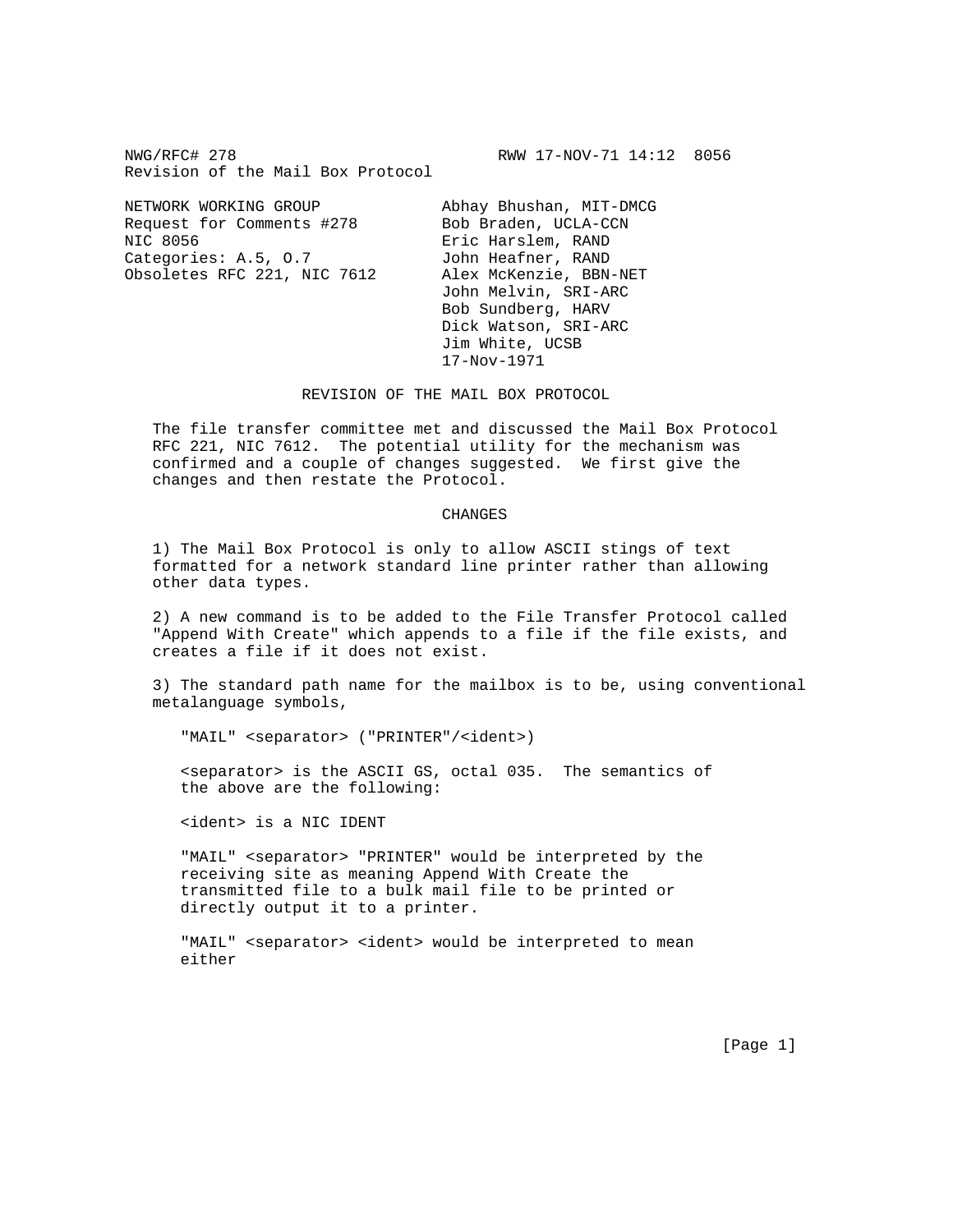Revision of the Mail Box Protocol

 1) The same as "MAIL" <separator> "PRINTER" i.e., ignore <ident> or

 2) Append With Create the following file to a file specifically for the person designated by <ident> for either online access or printing or both.

The problem of delivering mail to TIPs was discussed.

 At the moment TIPs support only the Telnet Protocol, but it is planned to support the Data Transfer Protocol. TIPs will have an ASCII line printer available as an optional device. People desiring to send a mail item to a TIP with a printer can open a standard published socket and transmit to it with Telnet Protocol now, later also with the Data Transfer Protocol. The NIC's plans with regard to TIPs is not to do automatic network delivery to them. Messages to people using TIPs can be sent to them through the NIC and will be delivered as with everyone else directly to the person's initial file at the NIC. The TIP user can read the item online or obtain a hardcopy at his terminal with the Output Device Teletype command of NLS.

## MAIL BOX PROTOCOL

 The Mail Box Protocol will use established network conventions, specifically the Network Control Program, Initial Connection Protocol, Data Transfer Protocol, and File Transfer Protocol (as described in current Network Protocols, NIC 7104).

 The transmission is to be Network ASCII. The standard receiving mail printer is assumed to have a print line 72 characters wide, and a page of 66 lines. The new line convention will be carriage return (Hex per the Telnet Protocol, RFC 158, NIC 6768. The standard printer will accept form feed character (Hex '0C') (Octal '014') as meaning move paper to the top of a new page.

 It is the sender's responsibility to control the length of the print line and page. If more than 72 characters per line are sent, or if more than 66 line are sent without a form feed, then the receiving site can handle these situations as appropriate for them. These conventions can be changed by control codes as described below. At the head of the message or document sent there is to be two copies of an initial address string each terminated by a form feed. This address string is to contain the sender's name and address, and the

[Page 2]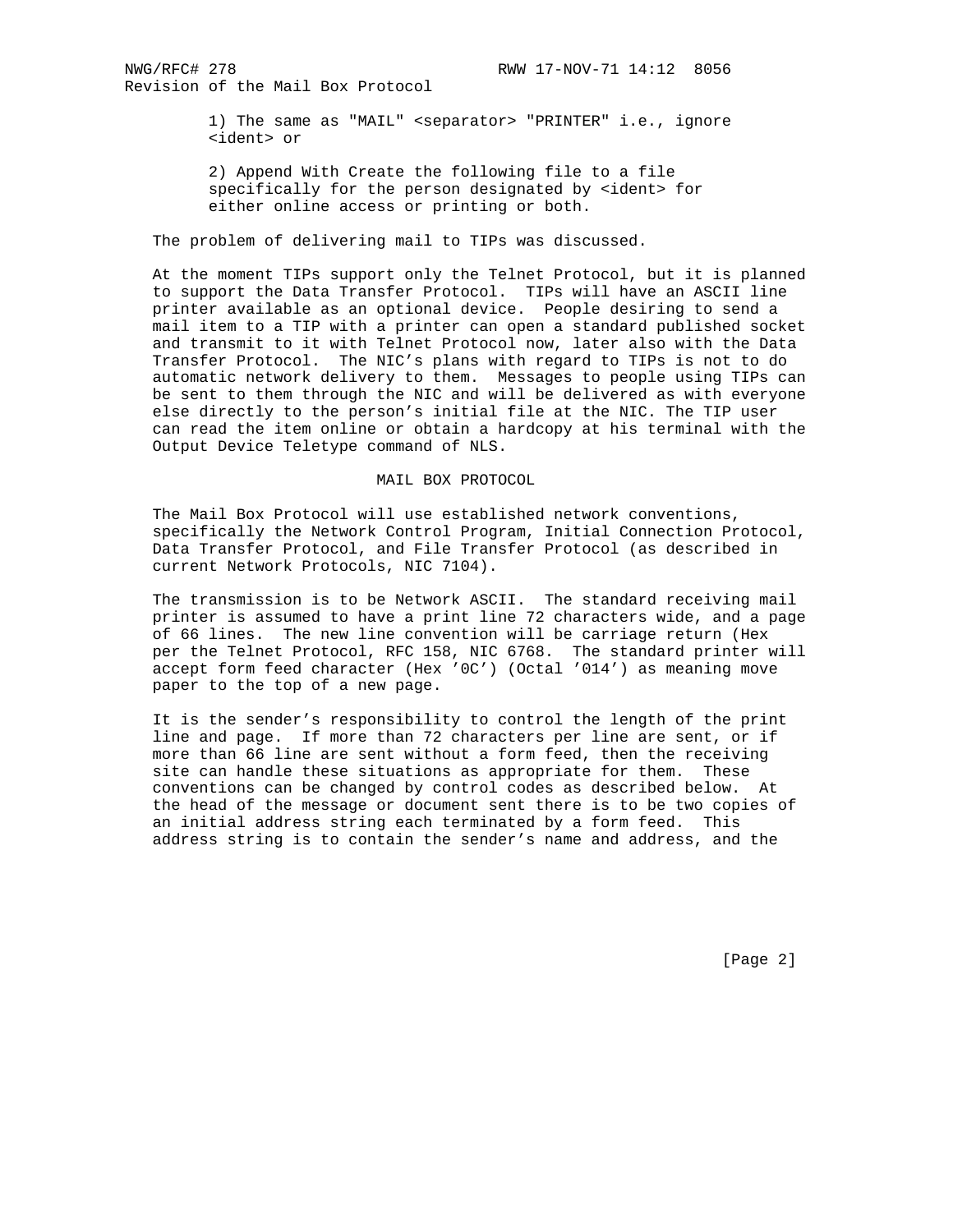NWG/RFC# 278 **RWW 17-NOV-71 14:12 8056** Revision of the Mail Box Protocol

 receiver's name and address formatted in some reasonable, easy-to read form for a clerk to read and distribute. Comments could also be included in the address string. The requirements for two copies are to make one readable from a fan fold paper stack without effort.

Initial Connection

 Initial Connection will be as per the Official Initial Connection Protocol, Document #2, NIC 7101, to the standard File Transfer socket #3.

File Transfer

 The mail item (file) to be transferred would be transferred according to the File Transfer Protocol.

 As per the File Transfer Protocol, a file (mail item) can be sent in more than one data transaction as defined in the Data Transfer Protocol. End of file is indicated by the file separator (as defined in Data Transfer Protocol) or by closing the connection.

Order of Transactions

The only basic operation required is an Append With Create

Append With Create Request

(Mailer) User --------------------> Server (Mail Box)

<File - data>

-------------------->

End of File indication

-------------------->

Acknowledge

<--------------------

 The data type default is network ASCII. The Standard line printer default is as defined above. Other control transactions can be used.

CONTROL TRANSACTIONS TO BE USED

[Page 3]